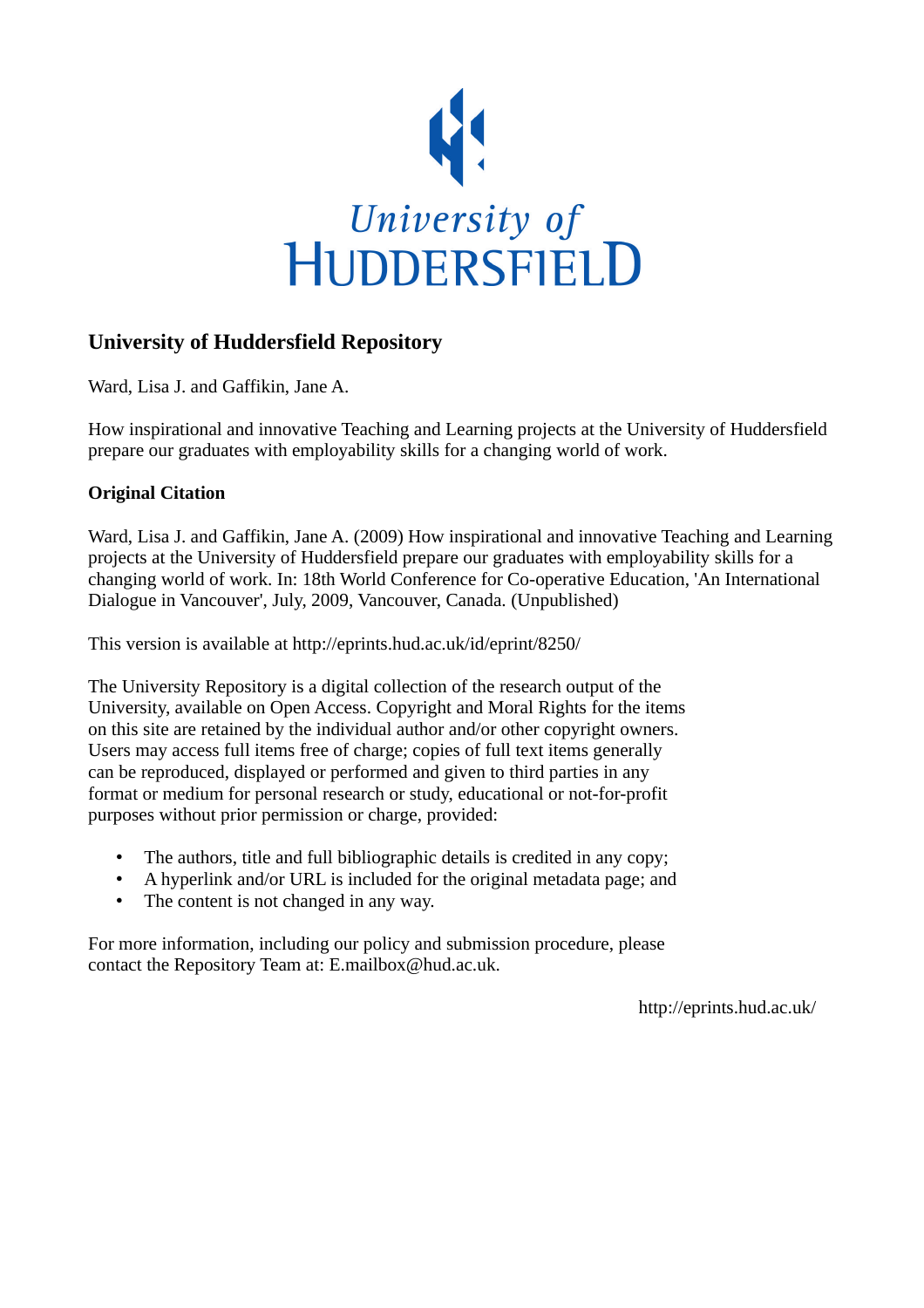**How inspirational and innovative Teaching and Learning projects at the University of Huddersfield prepare our graduates with employability skills for a changing world of work.** 

#### **Abstract**

The University of Huddersfield is one of the Top Ten providers of Sandwich Education (one year work placement as part of a four year degree) in the UK. Our strategy aims include 'to produce employable and enterprising graduates'. We are committed to work placements to such an extent that they are 'fee free'. We have a huge range of vocational courses and our scholarly courses also contain strong work integrated learning components. Our Teaching and Learning initiatives include a suite of projects funded by the 'Teaching Quality Enhancement Fund'. The paper will focus on how these innovative and inspirational projects support the development and ultimately the employability of our students. In particular projects focus on:

Practical support for students including: peer assisted learning, support for disabled students, researching how today's students learn, and building student confidence in the use of an academic library.

Employer engagement and working with the wider community. This includes community and work related opportunities for music students, networks for students and professionals in creative and traditional industries, and work with our partners in the Further Education sector.

Creativity: including pure creativity delivered by an inspirational drama team, and using creativity within teaching in Higher Education.

These projects help our students to attain graduate-level skills, to position themselves in the community, industry and workplace of the future and to become more creative 'thinkers'.

The paper will focus upon how the project outcomes support our students in entering an ever changing world of work.

#### **Introduction**

This discussion paper explores how our inspirational and innovative Teaching and Learning (T&L) projects support the development of our students in becoming more enterprising and employable, via initiatives covering, practical support for students, external engagement and creativity. Employability skills and work placement are interlinked at Huddersfield with most courses having a work based learning element. A recent Teaching Quality Enhancement Fund (TQEF) project entitled, 'Student Employability and Good Practice in Placement Provision'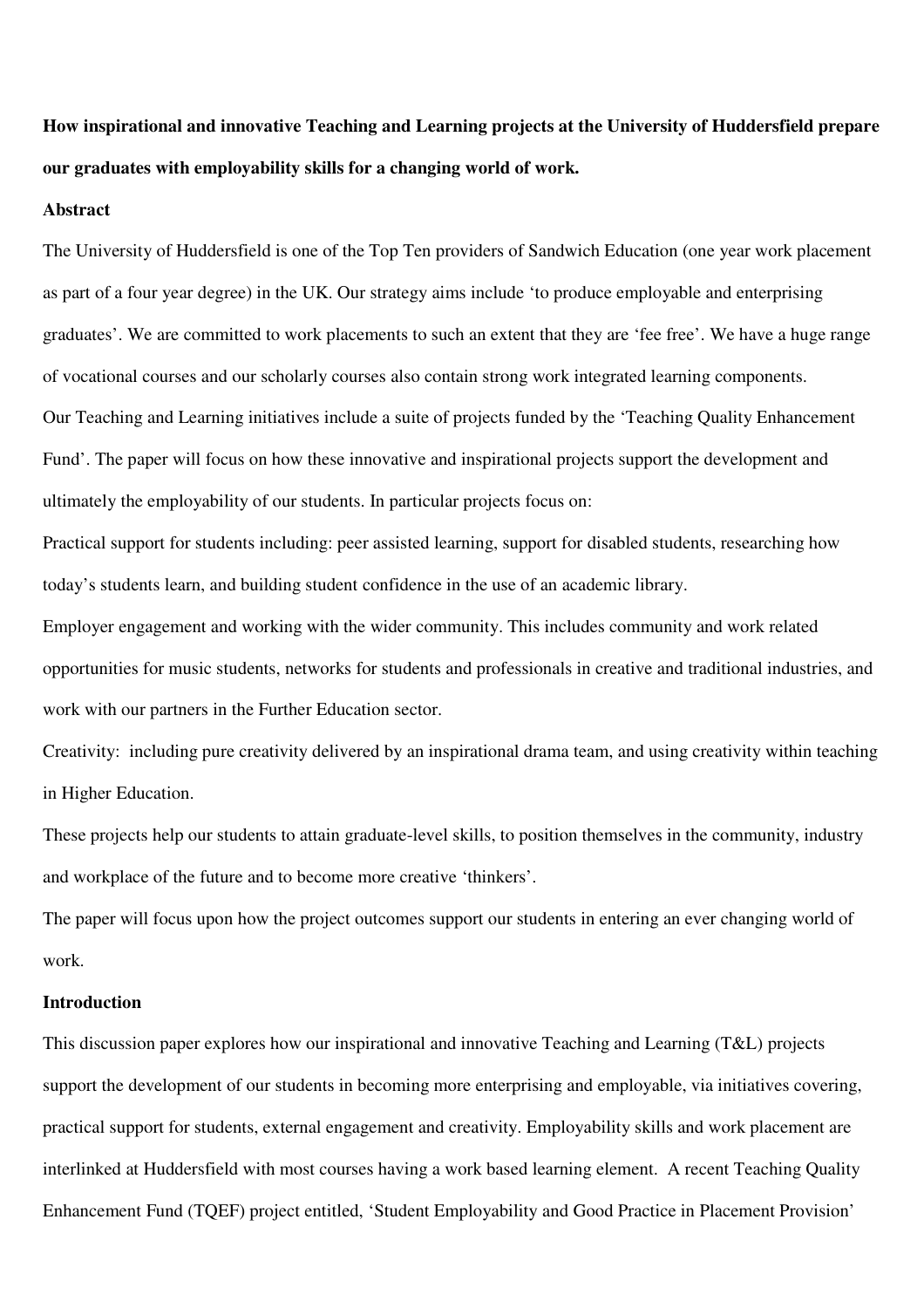showed that many of our students who did placements got better jobs, salaries and degree classifications. The projects are often about opening doors for opportunity, allowing students to develop a portfolio of skills. For further details on our projects visit www.hud.ac.uk/tqef

#### **Literature Review**

TQEF Projects support our university's strap line, 'inspiring tomorrow's professionals' and our strategic map 'to produce enterprising and employable graduates'. Objectives from the Leitch Review of Skills (2006) to develop higher level skills in the UK are likewise supported via the projects. George Cox emphasises the need for creativity in his Review of Creativity in Business (2005) here he states that '*UK companies and industries will need to produce innovative, high-quality, high value-added products and services, and bring them quickly and effectively to market.'* Cox summarises by stating, *'greater creativity is a key to greater productivity.'* In addition support throughout key transitions such as early work experience is important. Researchers from CERI at Michigan State University conclude that '*supervisors play a key role in shaping job satisfaction and meeting obligations*.' This supervisory role has similar key elements of mentorship to those being emulated in our projects.

### **Discussion**

As a University, Huddersfield is committed to the UK Government's widening participation agenda and recognises that this remit brings with it challenges both in the classroom and affiliated support services.

On a practical level a number of our TQEF projects have explored methods of easing the transition to university for our undergraduates. Research on mentorship from CERI at Michigan State University suggests that young people seek out mentors throughout their lives, particularly at key transition stages like a first job or work placement. A successful project in peer mentoring helped first year students settle into university life and provided friendship and support across year groups. This project has developed into Peer Assisted Learning (PAL), where in collaboration with a subject academic, student peer leaders direct study sessions for students in the year below. A similar project has seen the introduction of student library and IT mentors. Our follow up evaluations indicated that students felt more comfortable asking their peers for help and advice in the somewhat daunting and alien environment of a large academic library. Again this mentor scheme provides students with practical advice and guidance which ultimately builds their confidence and skills levels. Both these projects have dual benefits; the recipients are afforded a mentorship opportunity, and those acting as mentors gain confidence and develop valuable higher level skills, such as communication, leadership and teamwork. These skills should hold them in good stead when looking for future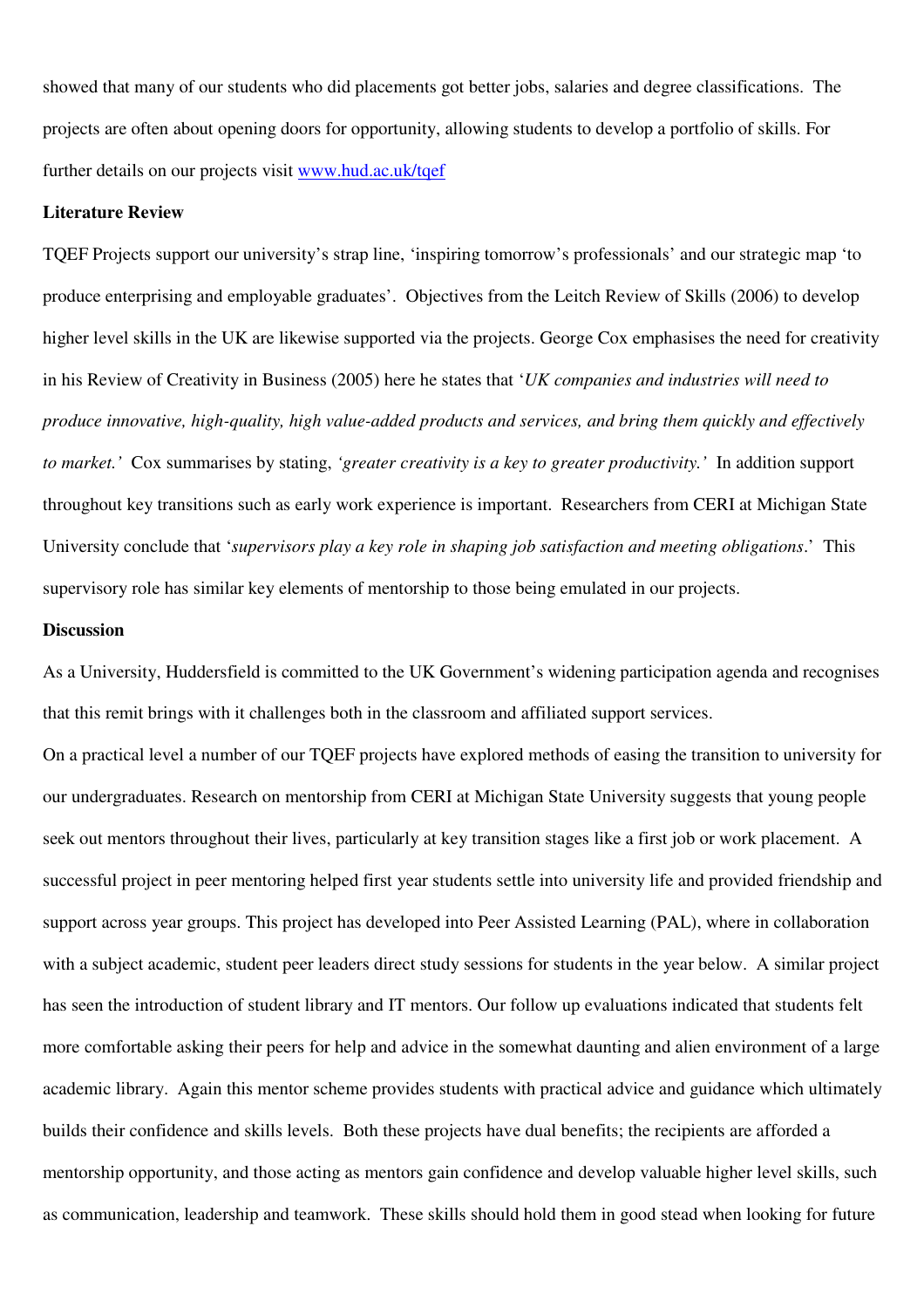employment whether placement based or post-graduation. For those students coming from other forms of recent study, the changes in university teaching and learning and feedback and assessment methods can be unfamiliar and off putting. To fully benefit from a university education and its subsequent advantages, students need to be fully engaged in their learning. Our research into the views of the 'Xbox generation' found that this generation of students are accustomed to using technologies for a variety of tasks, and find it difficult to connect with the traditional teaching method of lecturing. Furthermore with a diverse student population in terms of age, ethnicity and background there is a need to consider different learning styles and strategies to best enable our students to achieve their potential. Feedback and assessment is another issue as students coming out of school are used to receiving regular formalised systematic feedback and some students find it hard to adapt to a situation were they are expected to take a greater ownership of their learning. Other societal changes also need to be reflected in course provision. For example it was found that students joining university music courses are changing. Once the domain of classical musicians attached to orchestras, today's student may also be in a rock band at weekends or at home with the technology of the production studio.

As well as supporting transitions, other TQEF projects look at interactions and partnerships with external organisations including employer engagement, networks and volunteering. Music students are being encouraged to develop their employability skills in an innovative way. For example students lead instrument playing classes in primary schools or project manage events such as a community Carnival or Mela. Aquiring these 'business' skills which form the foundations for event management or highly competitive freelance artist work would be impractical in a classroom environment. Two other projects specifically focus on community engagement and working with industry professionals.

Computing and Engineering has a long tradition of working with employers, primarily through sandwich placement schemes (Co-op). A more strategic approach has been initiated that includes embedding employer panels into the curriculum and developing and strengthening partnerships between academia and industry via Knowledge Transfer Programmes. In art and design a network has been set up to promote interaction between students, staff and employers. A series of 'industry lectures' covering a variety of disciplines and businesses (freelancers to large agencies) enables both students and staff to gain insight into their profession and keep up with current developments. An additional benefit is that cross disciplinary working is improving within the school, a practice which is common in the profession and a valuable experience for students. The network also runs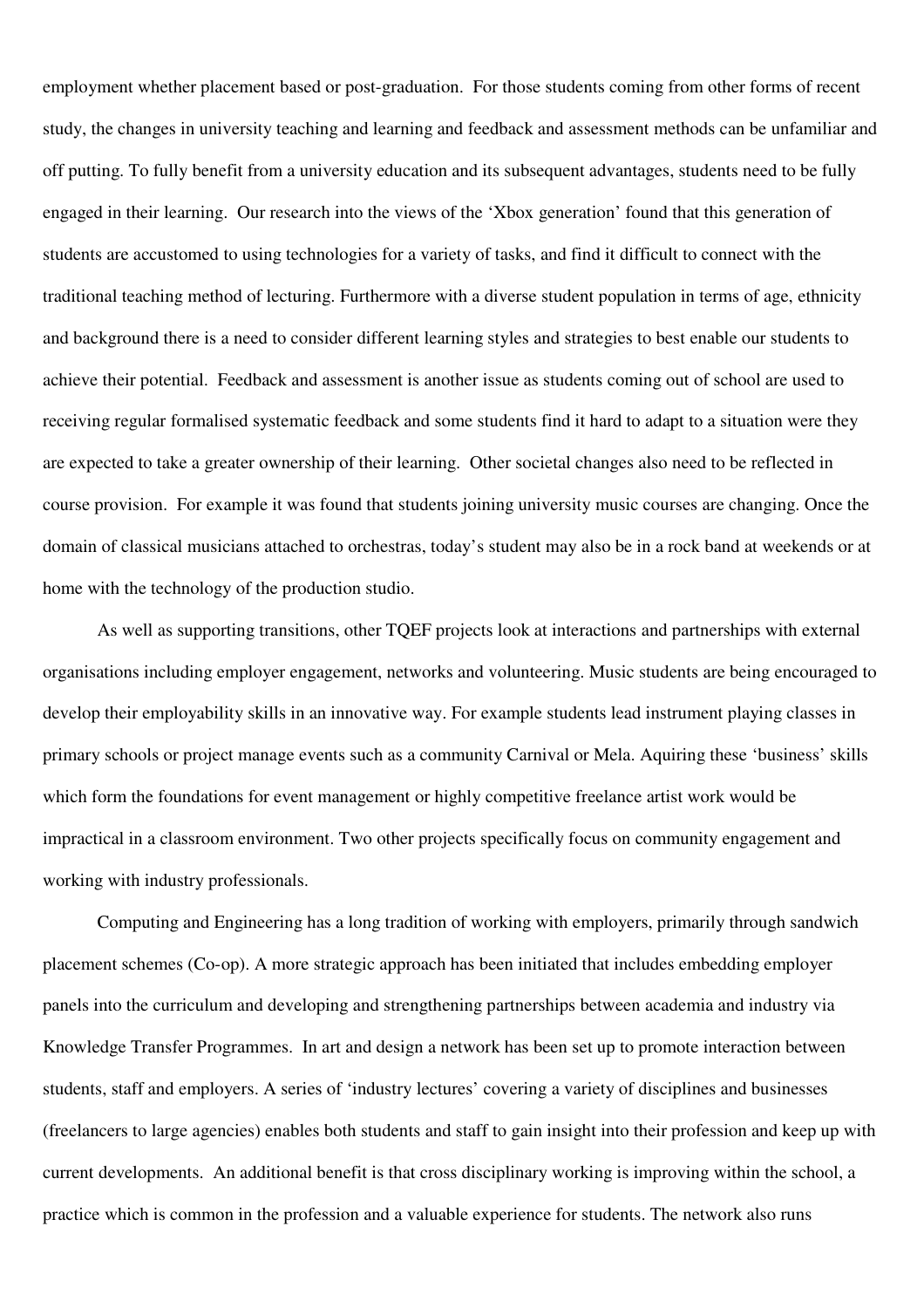workshops and is used as a platform for industry competitions which can lead to placement opportunities for successful students.

A volunteering project continues to build on previous work and offers both students and staff the opportunity to widen their horizons and gain experience and skills; opportunities include Asian Women's Night and Books for Tanzania. A variety of organisations and projects benefit many of which are third sector and in turn this raises the profile of the university within our local community. These opportunities can be particularly valuable for students in competitive subjects like the arts, where volunteering can provide a route into employment.

Finally, our projects aim to develop creative thinking and problem solving in both staff and students. Our drama team run workshops on pure creativity, teaching a range of strategies which can be employed to come up with alternative ideas or solutions to problems. 'Creativity cafes' for staff encourage the consideration of different methods for engaging students in the teaching and learning process. Best practice is being disseminated on a DVD showcasing 20 examples of creative teaching and engagement across the campus. By developing our staff to both think creatively and employ creative teaching techniques we hope to inspire our students to be innovative and creative in their own approaches.

#### **Paper Conclusions and / or Implications**

One of the main aims of today's students in attending University is to improve their career and employment prospects. As our students cover a range of ages, ethnicities and previous experiences, to help them fulfil their potential consideration needs to be given to providing both appropriate teaching methods and support mechanisms. By putting in place a range of interventions we hope to initially ease the transition into university life and then provide a number of routes for students to gain employability and enterprise skills. Practical support, in the form of peer mentors, is designed to help student settle into academic life and improve retention and progression within the critical early period. The PAL project has been so enthusiastically received by students and staff alike that other subject areas are already implementing it. Providing a means for our students' to gain awareness and understanding of their chosen profession whether via volunteering, employer panels or industry lectures is critical if they are to appreciate the skills they will need to gain. By enabling our students' to build employability skills, such as communication, team working and leadership and to gain confidence in their abilities we aim to produce critical and creative thinkers who will continue to learn and develop in their lives post graduation.